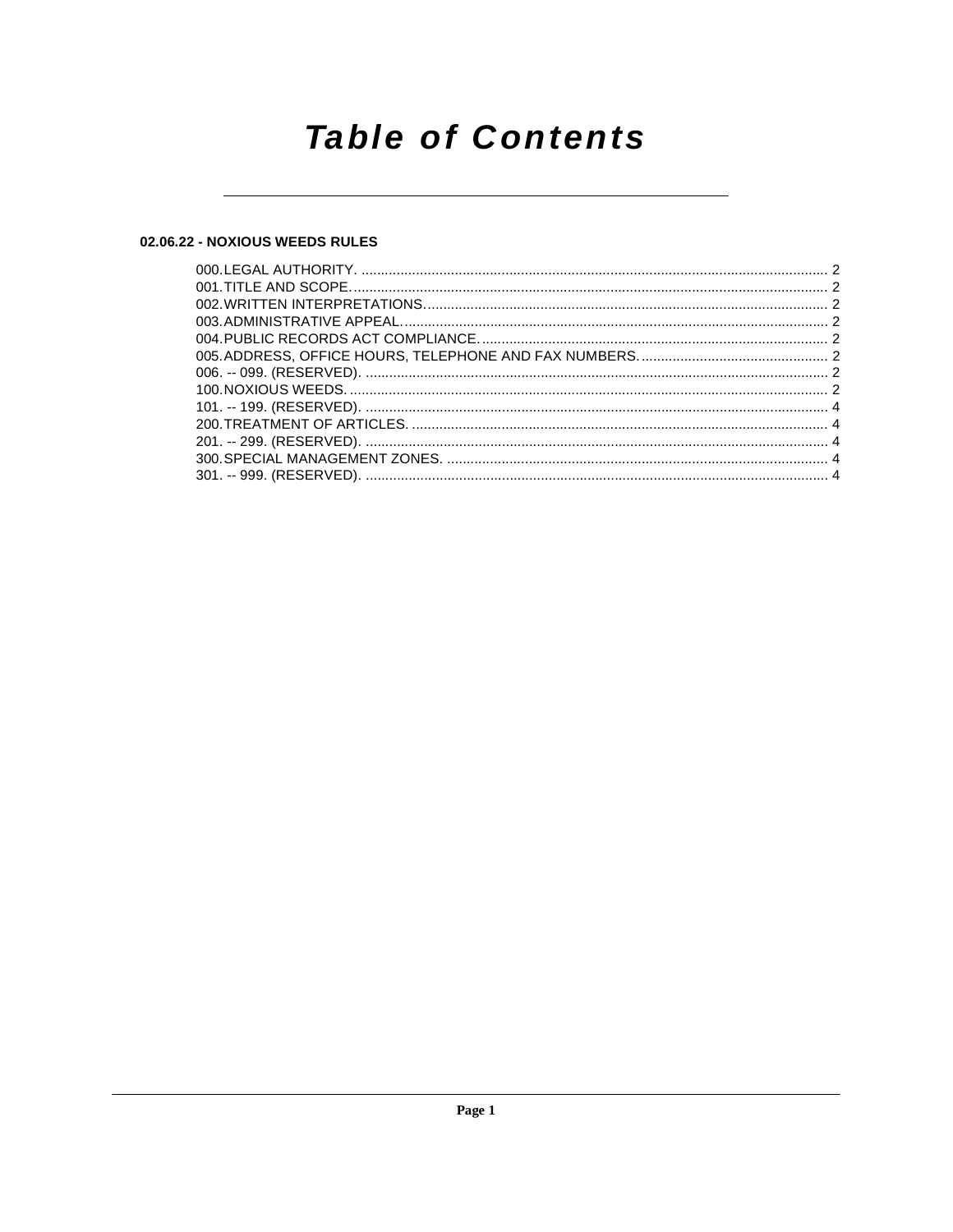#### **IDAPA 02 TITLE 06 Chapter 22**

## **02.06.22 - NOXIOUS WEEDS RULES**

#### <span id="page-1-1"></span><span id="page-1-0"></span>**000. LEGAL AUTHORITY.**

|  |  |  | This chapter is adopted under the legal authority of Section 22-2403, Idaho Code. | $(3-30-01)$ |
|--|--|--|-----------------------------------------------------------------------------------|-------------|

## <span id="page-1-2"></span>**001. TITLE AND SCOPE.**

**01.** Title. The title of this chapter is IDAPA 02.06.22, "Noxious Weed Rules". (3-30-01)

**02. Scope**. These rules identify those noxious weeds which have been officially designated by the Director as Noxious Weeds in the state of Idaho, designates articles capable of disseminating noxious weeds, requires treatment of articles to prevent dissemination of noxious weeds and provides authority to designate special management zones for management of noxious weeds. (3-30-01) management zones for management of noxious weeds.

#### <span id="page-1-3"></span>**002. WRITTEN INTERPRETATIONS.**

There are no written interpretations of these rules. (3-30-01)

#### <span id="page-1-4"></span>**003. ADMINISTRATIVE APPEAL.**

There is no provision for administrative appeals before the Idaho State Department of Agriculture under this chapter. (3-30-01)

#### <span id="page-1-5"></span>**004. PUBLIC RECORDS ACT COMPLIANCE.**

These rules are public records and are available for inspection and copying at the department. (3-30-01)

## <span id="page-1-6"></span>**005. ADDRESS, OFFICE HOURS, TELEPHONE AND FAX NUMBERS.**

**01. Physical Address**. The central office of the Idaho State Department of Agriculture is located at 2270 Old Penitentiary Road, Boise, Idaho 83712-0790. (3-30-01)

**02. Office Hours**. Office hours are 8 a.m. to 5 p.m., Mountain Time, Monday through Friday, except designated by the state of Idaho. (3-30-01) holidays designated by the state of Idaho.

**03. Mailing Address**. The mailing address for the central office is Idaho State Department of Agriculture, P. O. Box 790, Boise, Idaho 83701. (3-30-01)

**04. Telephone Number**. The telephone number of the central office is (208) 332-8540. (3-30-01)

<span id="page-1-10"></span>**05. Fax Number**. The fax number of the central office is (208) 334-4062. (3-30-01)

#### <span id="page-1-7"></span>**006. -- 099. (RESERVED).**

### <span id="page-1-8"></span>**100. NOXIOUS WEEDS.**

**01. Designation of Noxious Weeds**. The following weeds are hereby officially designated and d as noxious: (7-1-93) published as noxious:

- <span id="page-1-9"></span>a. Buffalobur (Solanum rostratum) Dun. (7-1-93)
- b. Canada thistle (Cirsium arvense) (L.) Scop. (7-1-93)
- c. Common crupina (Crupina vulgaris) Cass. (7-1-93)
- d. Dalmatian toadflax (Linaria dalmatica) (L.) Mill. (7-1-93)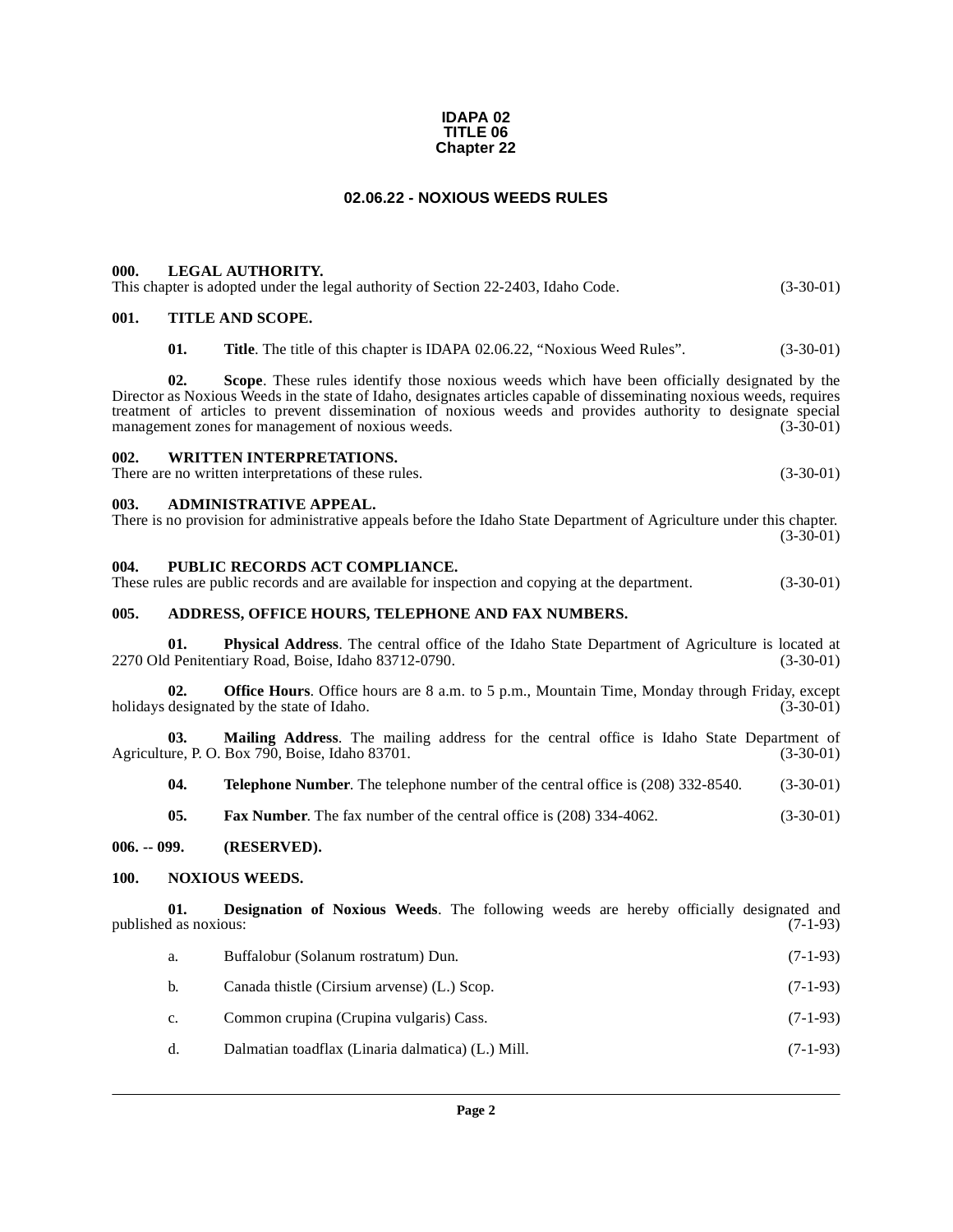|     | <b>IDAHO ADMINISTRATIVE CODE</b><br><b>Department of Agriculture</b> | <b>IDAPA 02.06.22</b><br><b>Noxious Weeds</b> |  |
|-----|----------------------------------------------------------------------|-----------------------------------------------|--|
| e.  | Diffuse knapweed (Centaurea diffusa) Lam.                            | $(7-1-93)$                                    |  |
| f.  | Dyers woad (Isatis tinctoria) L.                                     | $(7-1-93)$                                    |  |
| g.  | Eurasian watermilfoil (Myriophyllum spicatum)                        | $(3-30-01)$                                   |  |
| h.  | Field bindweed (Convolvulus arvensis) L.                             | $(7-1-93)$                                    |  |
| i.  | Henbane (Hyoscyamus niger) L.                                        | $(7-1-93)$                                    |  |
| j.  | Johnsongrass (Sorghum halepense) (L.) Pers.                          | $(7-1-93)$                                    |  |
| k.  | Jointed goatgrass (Aegilops cylindrica) Host.                        | $(7-1-93)$                                    |  |
| 1.  | Leafy spurge (Euphorbia esula) L.                                    | $(7-1-93)$                                    |  |
| m.  | Loosestrife (Lythrum salicaria) L.                                   | $(7-1-93)$                                    |  |
| n.  | Matgrass (Nardus stricta).                                           | $(7-1-93)$                                    |  |
| о.  | Meadow knapweed (Centaurea pratensis).                               | $(7-1-93)$                                    |  |
| p.  | Milium (Milium vernale).                                             | $(7-1-93)$                                    |  |
| q.  | Orange hawkweed (Hieracium aurantiacum) L.                           | $(7-1-93)$                                    |  |
| r.  | Musk thistle (Carduus nutans) L.                                     | $(7-1-93)$                                    |  |
| S.  | Perennial pepperweed (Lepidium latifolium) L.                        | $(7-1-93)$                                    |  |
| t.  | Perennial sowthistle (Sonchus arvensis) L.                           | $(7-1-93)$                                    |  |
| u.  | Poison hemlock (Conium maculatum) L.                                 | $(7-1-93)$                                    |  |
| V.  | Puncturevine (Tribulus terrestris) L.                                | $(7-1-93)$                                    |  |
| W.  | Rush skeletonweed (Chondrilla juncea) L.                             | $(7-1-93)$                                    |  |
| Х.  | Russian knapweed (Centaurea repens) L.                               | $(7-1-93)$                                    |  |
| у.  | Scotch broom (Cytisus scoparius) (L.) Link                           | $(7-1-93)$                                    |  |
| Z.  | Scotch thistle (Onopordum acanthium) L.                              | $(7-1-93)$                                    |  |
| aa. | Silverleaf nightshade (Solanum elaeagnifolium) Cav.                  | $(7-1-93)$                                    |  |
| bb. | Skeletonleaf bursage (Cambrosia tomentosa) Nutt.                     | $(7-1-93)$                                    |  |
| cc. | Spotted knapweed (Centaurea maculosa) Lam.                           | $(7-1-93)$                                    |  |
| dd. | Syrian beancaper (Zygophyllum fabago) L.                             | $(7-1-93)$                                    |  |
| ee. | Tansy ragwort (Senecio jacobaea) L.                                  | $(7-1-93)$                                    |  |
| ff. | Toothed spurge (Euphorbia dentata).                                  | $(7-1-93)$                                    |  |
| gg. | Whitetop (Cardaria draba) (L.) Desv.                                 | $(7-1-93)$                                    |  |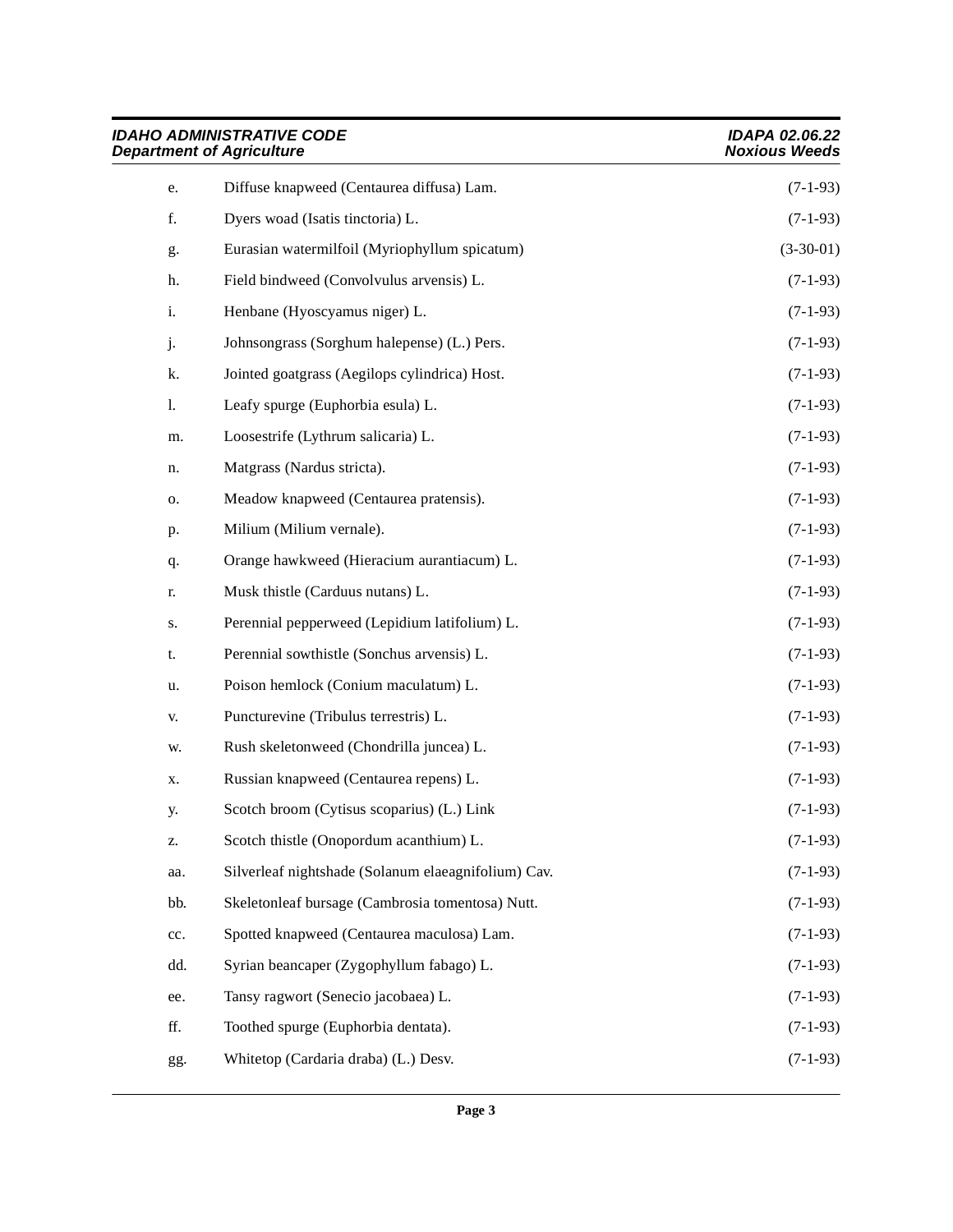<span id="page-3-5"></span>

| hh.            | Yellow hawkweed (Hieracium pratense) Tausch                                                                                                                         | $(7-1-93)$ |
|----------------|---------------------------------------------------------------------------------------------------------------------------------------------------------------------|------------|
| ii.            | Yellow starthistle (Centaurea solstitialis) L.                                                                                                                      | $(7-1-93)$ |
| jj.            | Yellow toadflax (Linaria vulgaris) Mill.                                                                                                                            | $(7-1-93)$ |
| 02.            | Designation Of Articles Capable Of Disseminating Noxious Weeds. The following articles are<br>designated by the Director as capable of disseminating noxious weeds: | $(7-1-93)$ |
| a.             | Construction equipment, road building and maintenance equipment, and farm machinery. (7-1-93)                                                                       |            |
| $\mathbf{b}$ . | Trucks and motorized vehicles.                                                                                                                                      | $(7-1-93)$ |
| c.             | Grain and seed.                                                                                                                                                     | $(7-1-93)$ |
| d.             | Hay, straw and other material of similar nature.                                                                                                                    | $(7-1-93)$ |
| e.             | Nursery stock.                                                                                                                                                      | $(7-1-93)$ |
| f.             | Feed and seed screenings.                                                                                                                                           | $(7-1-93)$ |
| g.             | Fence posts, fencing and railroad ties.                                                                                                                             | $(7-1-93)$ |
| h.             | Sod.                                                                                                                                                                | $(7-1-93)$ |
| i.             | Manure, fertilizers and material of similar nature.                                                                                                                 | $(7-1-93)$ |
| j.             | Soil, sand, and gravel.                                                                                                                                             | $(7-1-93)$ |
|                |                                                                                                                                                                     |            |

## <span id="page-3-0"></span>**101. -- 199. (RESERVED).**

## <span id="page-3-7"></span><span id="page-3-1"></span>**200. TREATMENT OF ARTICLES.**

**01.** Duty. It shall be the duty of every person, before removing any article from any place that is infested with noxious weeds or before moving the article onto any public roadway, to enclose, clean, or treat the article in a manner that will prevent the spread of noxious weeds. (1-15-91) article in a manner that will prevent the spread of noxious weeds.

<span id="page-3-8"></span>**02. Treatment**. No article containing noxious weed propagules shall be sold or furnished to any person within this state, until it has been treated in a manner sufficient to eliminate all noxious weed propagating capability except when sold or furnished to a person for the purpose of destroying the viability of the noxious weed propagules. (1-15-91)

## <span id="page-3-2"></span>**201. -- 299. (RESERVED).**

### <span id="page-3-6"></span><span id="page-3-3"></span>**300. SPECIAL MANAGEMENT ZONES.**

Special management zone designation shall define the geographical location of the zone, identify noxious weeds which will receive modified control, and delineate the modified control. (1-15-91) which will receive modified control, and delineate the modified control.

## <span id="page-3-4"></span>**301. -- 999. (RESERVED).**